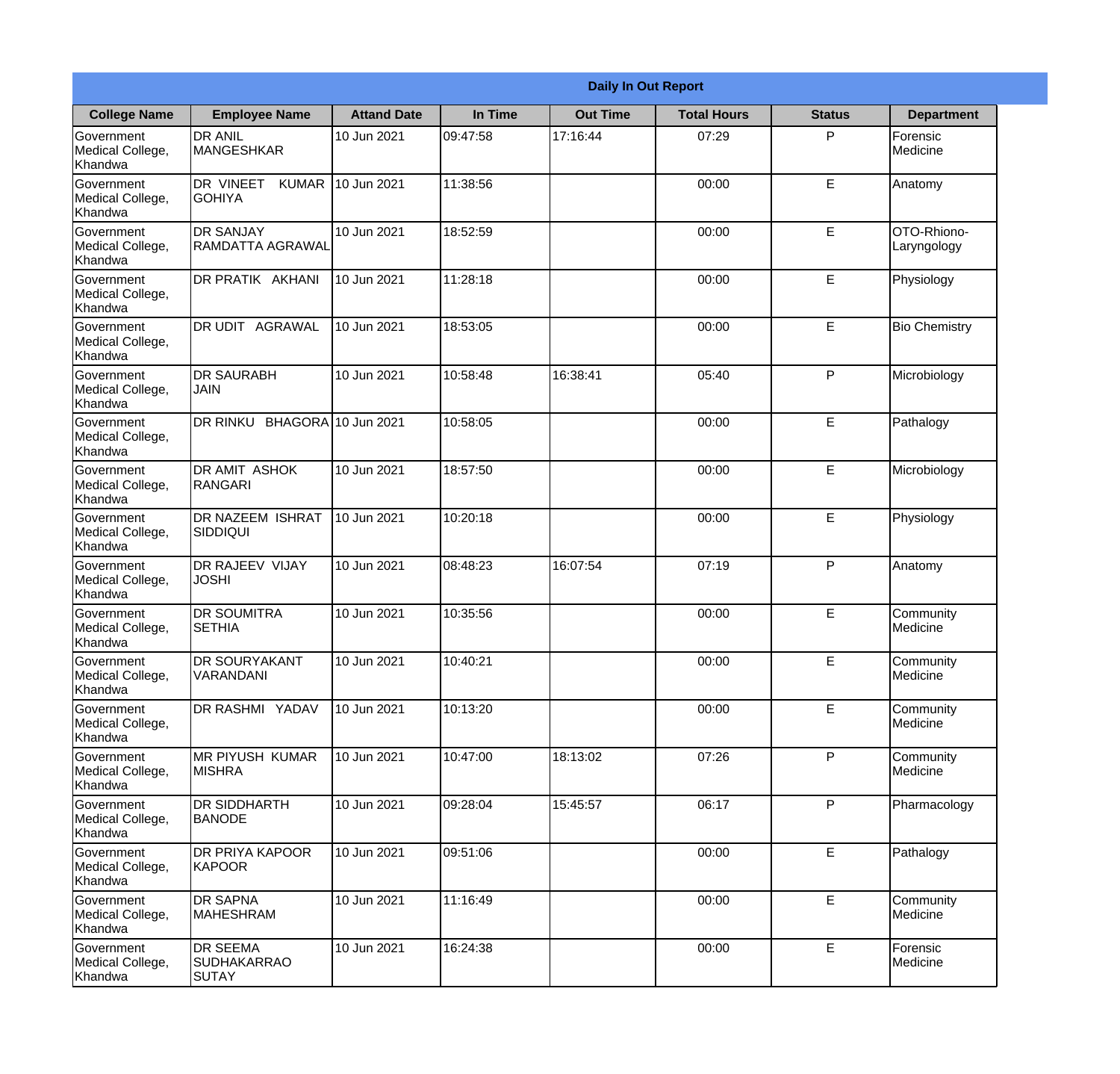| <b>Designation</b>                  | <b>Category</b>      |
|-------------------------------------|----------------------|
| <b>Assistant Professor</b>          | Para Clinical        |
| Professor                           | <b>Non Clinical</b>  |
| Professor                           | Clinical             |
| Assistant Professor                 | Non Clinical         |
| Associate Professor Non Clinical    |                      |
| Associate Professor Para Clinical   |                      |
| Assistant Professor   Para Clinical |                      |
| Professor                           | Para Clinical        |
| Professor                           | <b>Non Clinical</b>  |
| <b>Assistant Professor</b>          | Non Clinical         |
| <b>Assistant Professor</b>          | Para Clinical        |
| Demonstrator/Tutor                  | Para Clinical        |
| <b>Assistant Professor</b>          | <b>Para Clinical</b> |
| Statistician                        | Para Clinical        |
| Associate Professor Para Clinical   |                      |
| Demonstrator/Tutor                  | Para Clinical        |
| Associate Professor   Para Clinical |                      |
| Professor                           | Para Clinical        |

## **Daily In Out Report**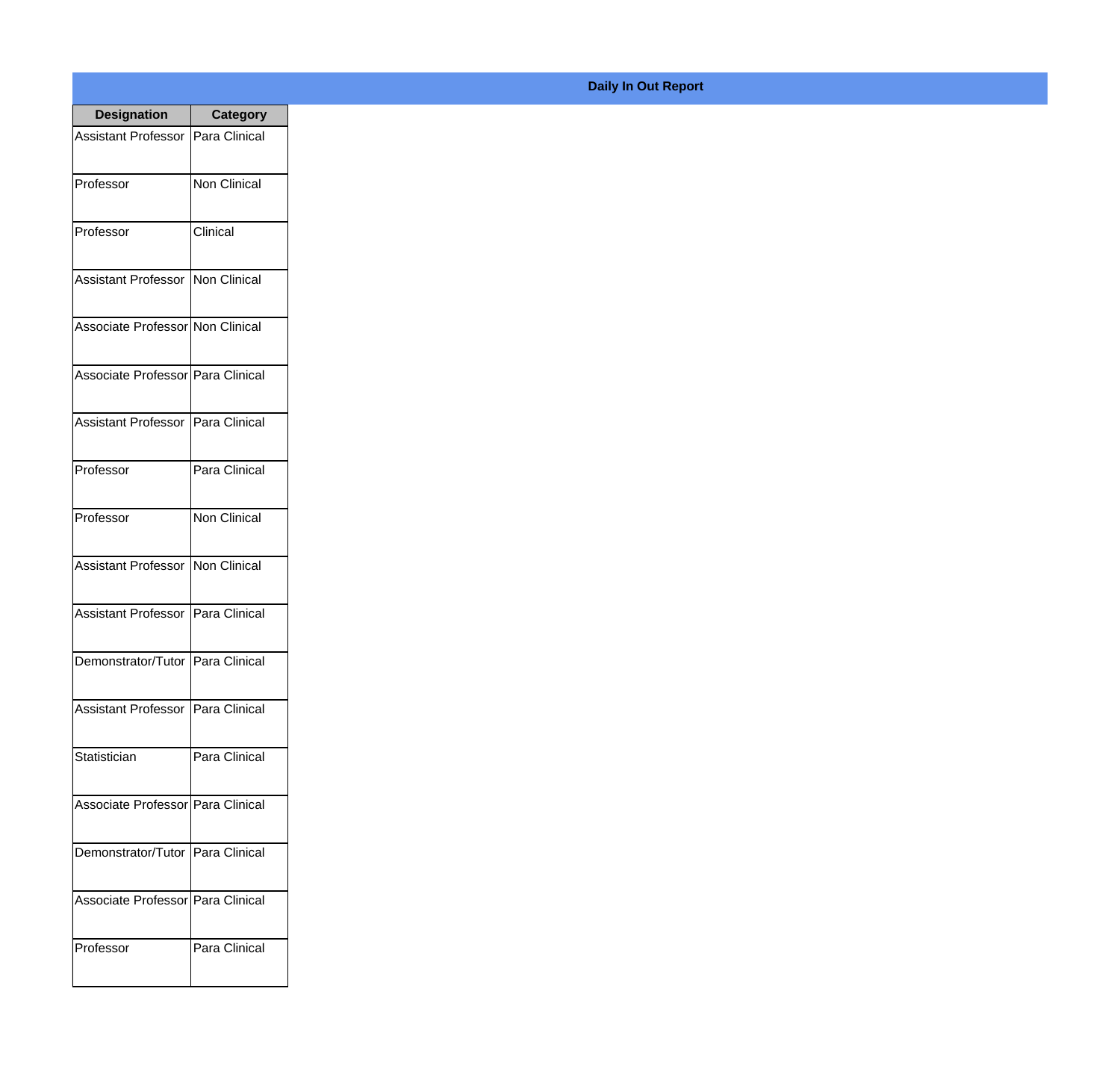|                                                  | <b>Daily In Out Report</b>                     |             |          |          |       |    |                             |
|--------------------------------------------------|------------------------------------------------|-------------|----------|----------|-------|----|-----------------------------|
| Government<br>Medical College,<br>Khandwa        | <b>DR RAKESH SINGH</b><br><b>HAZARI</b>        | 10 Jun 2021 | 16:54:51 |          | 00:00 | E  | Pathalogy                   |
| Government<br>Medical College,<br>Khandwa        | <b>DR NISHA</b><br>KAITHWAS                    | 10 Jun 2021 | 10:27:36 | 14:40:28 | 04:13 | P  | Psychiatry                  |
| <b>Government</b><br>Medical College,<br>Khandwa | <b>DR RANJEET</b><br><b>BADOLE</b>             | 10 Jun 2021 | 10:30:44 |          | 00:00 | E  | <b>General Medicine</b>     |
| <b>Government</b><br>Medical College,<br>Khandwa | <b>DR ASHOK</b><br><b>BHAUSAHEB NAJAN</b>      | 10 Jun 2021 | 10:43:49 |          | 00:00 | E  | Forensic<br>Medicine        |
| Government<br>Medical College,<br>Khandwa        | <b>DR NITESHKUMAR</b><br>KISHORILAL<br>RATHORE | 10 Jun 2021 | 10:12:25 |          | 00:00 | E  | Pharmacology                |
| <b>Government</b><br>Medical College,<br>Khandwa | <b>DR PRIYESH</b><br>MARSKOLE                  | 10 Jun 2021 | 10:48:57 |          | 00:00 | E  | Community<br>Medicine       |
| Government<br>Medical College,<br>Khandwa        | <b>DR SANGEETA</b><br><b>CHINCHOLE</b>         | 10 Jun 2021 | 10:51:33 |          | 00:00 | E  | Physiology                  |
| Government<br>Medical College,<br>Khandwa        | DR NISHA MANDLOI<br>PANWAR                     | 10 Jun 2021 | 10:02:45 | 15:32:17 | 05:30 | P  | Obstetrics &<br>Gynaecology |
| Government<br>Medical College,<br>Khandwa        | <b>DR NANDINI DIXIT</b>                        | 10 Jun 2021 | 11:20:16 |          | 00:00 | E  | Paediatrics                 |
| Government<br>Medical College,<br>Khandwa        | <b>DR SATISH</b><br>CHANDEL                    | 10 Jun 2021 | 11:16:18 |          | 00:00 | E  | Pharmacology                |
| Government<br>Medical College,<br>Khandwa        | <b>DR JITENDRA</b><br><b>AHIRWAR</b>           | 10 Jun 2021 | 10:45:00 |          | 00:00 | E  | Pathalogy                   |
| Government<br>Medical College,<br>Khandwa        | <b>DR MUKTESHWARI</b><br><b>GUPTA</b>          | 10 Jun 2021 | 11:30:22 |          | 00:00 | E  | Pharmacology                |
| Government<br>Medical College,<br>Khandwa        | <b>DR PURTI AGARWAL</b><br><b>SAINI</b>        | 10 Jun 2021 | 10:47:42 |          | 00:00 | E  | Pathalogy                   |
| Government<br>Medical College,<br>Khandwa        | DR YASHPAL RAY                                 | 10 Jun 2021 | 11:12:32 |          | 00:00 | E. | Anatomy                     |
| Government<br>Medical College,<br>Khandwa        | <b>DR DEEPIKA</b><br>PANWAR                    | 10 Jun 2021 | 11:01:25 |          | 00:00 | E  | <b>Bio Chemistry</b>        |